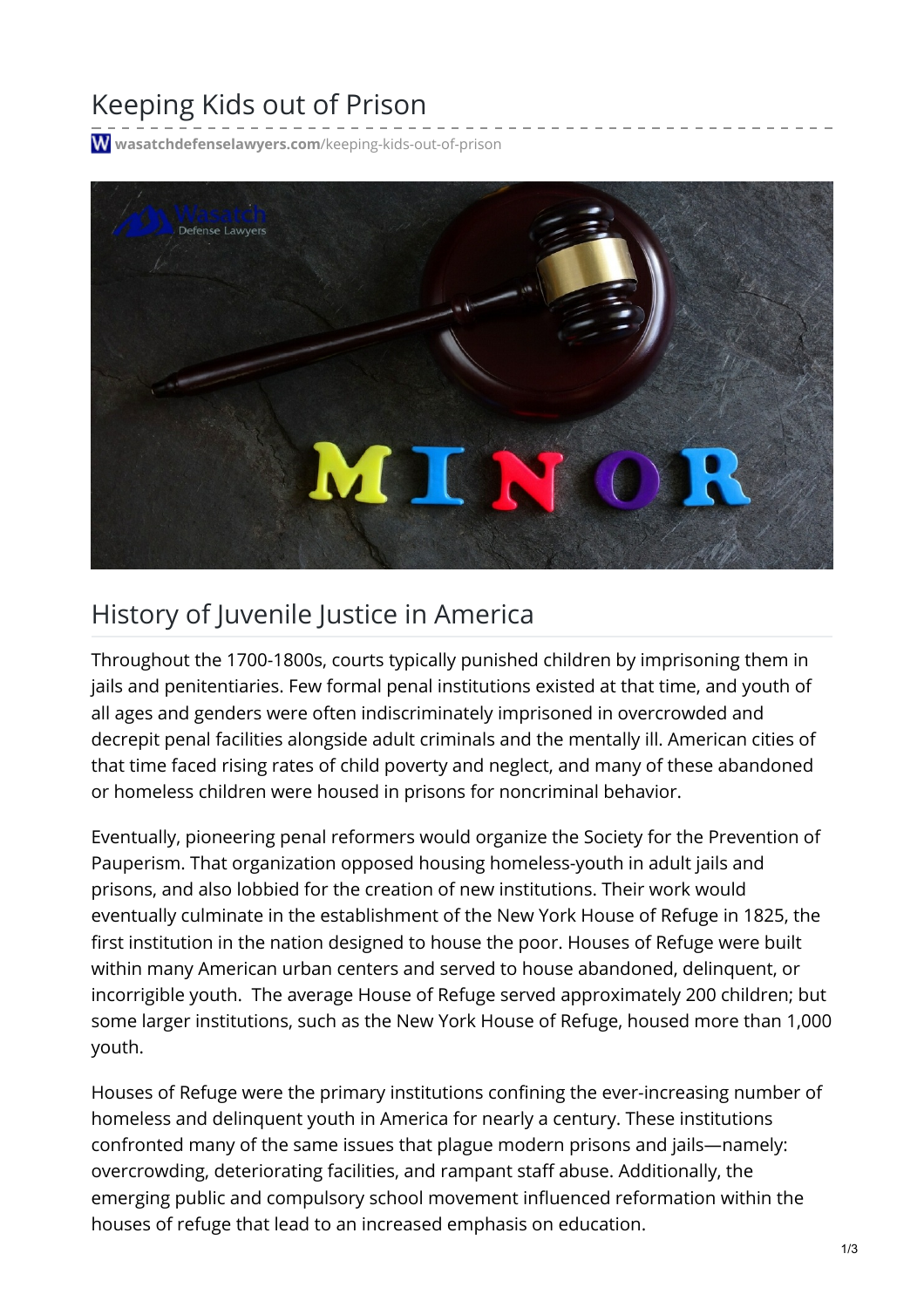It was not until the late 19<sup>th</sup> century that criminal courts began to try adults and children separately. Newly emerging perspectives in the United States on juvenile justice were influenced by British reform efforts that reconceptualized children as cognitively and morally different from adults; and a collection of new institutional mechanisms emerged to accommodate and rehabilitate youth defendants. In 1899, the hodgepodge of penal and corrective institutions and procedures finally culminated in the creation of the first Juvenile Justice Court in Cook County, Illinois. Shortly thereafter, juvenile justice courts proliferated across all the United States and territories.

## The Individual and Social Impact of Imprisoning Children

Tens of thousands of children are imprisoned in the United States every day—and many of these youth are locked up in adult prisons and jails. Some of them are locked away alone in a room for days, weeks, or even months— causing profound psychological damage that takes years of therapy to undo. Moreover, while many youth penal facilities are often called "schools," these facilities rarely provide quality education and almost never provide access to the mental health services that these children often need to heal emotionally and psychologically.

Youth may be subject to solitary confinement, strip searches, shackles, and chemical sprays. These penal procedures cause physical injury, emotional harm, psychological trauma, and otherwise interrupt the healthy development of the child's mind and body. Additionally, youth in prison face rates of physical and sexual violence on par with their adult counterparts, compounding the trauma already imposed by isolation from family, friends, and normal society writ large. While the juvenile justice system was originally established to rehabilitate children and provide them with the resources to make the transition to adulthood, the modern juvenile penal system causes more harm than good. Research has repeatedly confirmed that locking up children—especially under the harsh conditions that predominate the American justice system—causes tremendous harm to a child's mental and physical well-being.

Research shows that juvenile incarceration significantly reduces the probability of completing high school, and also greatly increases the probability of incarceration later in life. Those who are incarcerated as youth are 39% less likely to graduate high school and are 41% more likely to be imprisoned as adults. Incarcerating youth serves to reduce their educational attainment and increases the probability of future deviance as an adult. Many states are responding to the research, and juvenile incarceration rates have dropped 32% since 2002. This drop has been driven by states reducing spending on juvenile incarceration by substituting less costly community-based alternatives. While it is unknown whether the current trend of reducing juvenile incarceration rates will be sustainable, Wasatch Defense Lawyers is hopeful that youth justice reform will continue to erode the draconian practice of putting children behind bars!

## Juvenile Criminal Defense